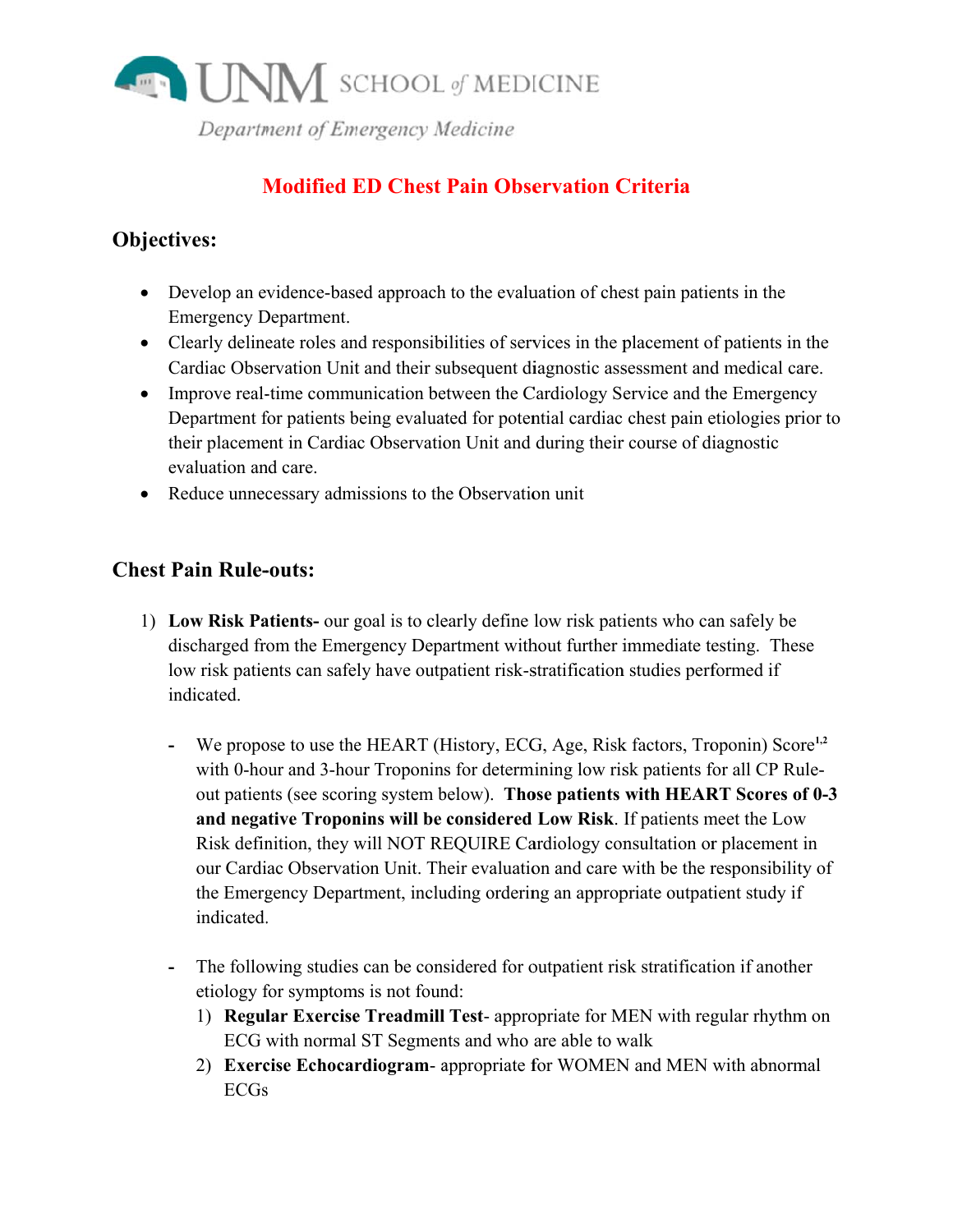

- 3) Dobutamine Echocardiogram-appropriate for all patients with the inability to exercise/walk
- 4) Nuclear Studies- reserved for studies of patients with LBBB, known multi-vessel disease, or when there are no additional studies are available through the Heart Station.

\*The Heart Station will measure follow-up success rates with reasons for fall-outs to the 72 hour AHA recommendation for "Urgent" ad hoc ETT and Stress Echo requests placed for ED patients. Cardiology and Emergency Medicine will evaluate our practice in an ongoing fashion.

2) Moderate/High Risk Patients- our goal is to clearly define those patients not considered "Low Risk" based on their HEART Scores, with negative 3-hour delta Troponins, and non-diagnostic EKGs who need further cardiac work-up. These patients may still be safely placed in the Cardiac Observation Unit but have both a higher likelihood of underlying disease and need for further testing and evaluation. These patients will be divided into 2 groups, those with known disease and those without known disease:

## A. HEART Risk Score  $\geq$  4, negative initial Troponin, AND without known CAD or recent cardiac study (catheterization within 2 years or nuclear study/stress echo within 1 year)

- At the discretion of the Emergency Department attending, these patients can be placed in the Cardiac Observation Unit under the care of the Emergency Department. The ER will order the appropriate cardiac studies based on the following recommendations by the Cardiology Department:

1) Exercise Echocardiogram- for both men and women who can exercise

2) Dobutamine Echocardiogram- for all non-exercisers/walkers

3) Nuclear Studies- reserved for patients with LBBB, known multi-vessel CAD, and when additional studies are unavailable through the Heart Station

- Cardiology DOES NOT NEED to be consulted on these patients unless questions arise about patient management or for abnormal results from cardiac testing (see below).

-Cardiology has created a 'Preliminary Report' for PowerChart which will be available for viewing immediately upon completion of studies. Results of abnormal cardiac studies will be communicated directly to the ER physician in charge of the patient.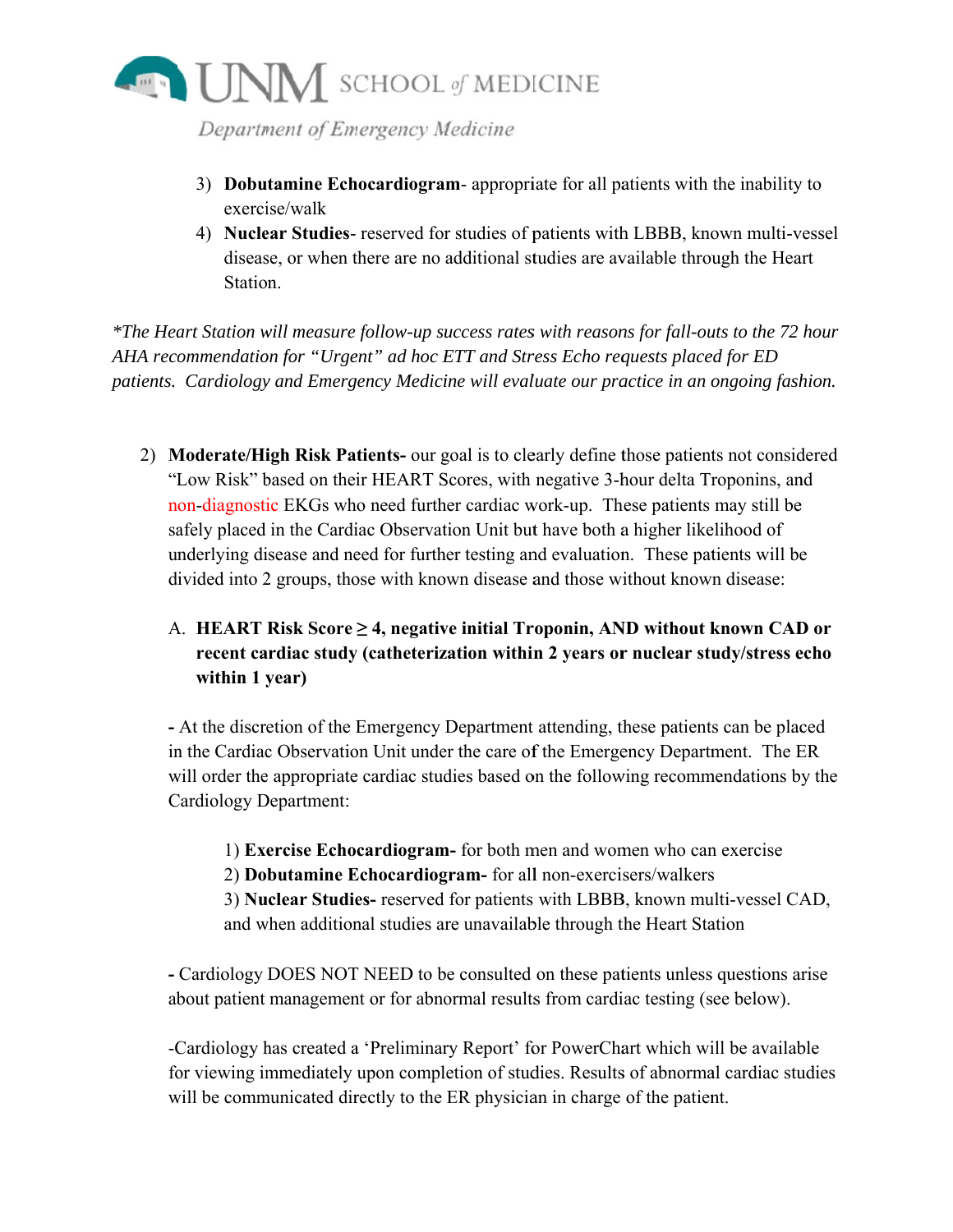

-In the event of normal studies, the ER will be responsible for discharging patients with appropriate follow-up with Primary Care Physicians.

-In the event of abnormal cardiac studies, Cardiology will perform consults with appropriate plans for patient disposition and care. Cardiology will ensure that these consults will be performed in an expedited fashion that same day.

-Cardiology will also provide guidance on the numbers of cardiac studies available for the Cardiac Observation Unit throughout the entire week (see below).

## B. HEART Risk Score  $\geq$  4, negative initial Troponin, AND history of CAD and/or recent abnormal cardiac study

-A real-time discussion between the ER Resident or Attending and the Cardiology Fellow is recommended. The patient's presentation, HEART Risk Score, history, and ECG will be reviewed, and a decision for placement in Cardiac Observation Unit will be made. If the patient is placed in Obs, the decision for which cardiac study will be discussed, and the ED will be responsible for ordering the appropriate study.

-If the communication between the ER resident and Cardiology Fellow does not result in a mutually acceptable plan, the ER attending and the Cardiology attending will resolve concerns.

-If Cardiology recommends serial troponins and telemetry only (maximum 12 hour observation) in the Cardiac Observation Unit but NO additional study, the Cardiology consultant will staff the patient with the attending and leave recommendations in the Electronic Medical Record (EMR) with the discharge plan and follow-up recommendations PRIOR to the patient's discharge from Obs.

-For all other patients, the Cardiology team will complete their official Consult with management and disposition recommendations available in the EMR and communicate directly to the ER Attending in charge.

# 3) Availability of Cardiac Studies for Patients placed in Cardiac **Observation Unit**

A. Weekday (M-F) Tests Available- Exercise Treadmill (3), Exercise or Dobutamine Stress Echocardiogram (2), Nuclear Studies (2)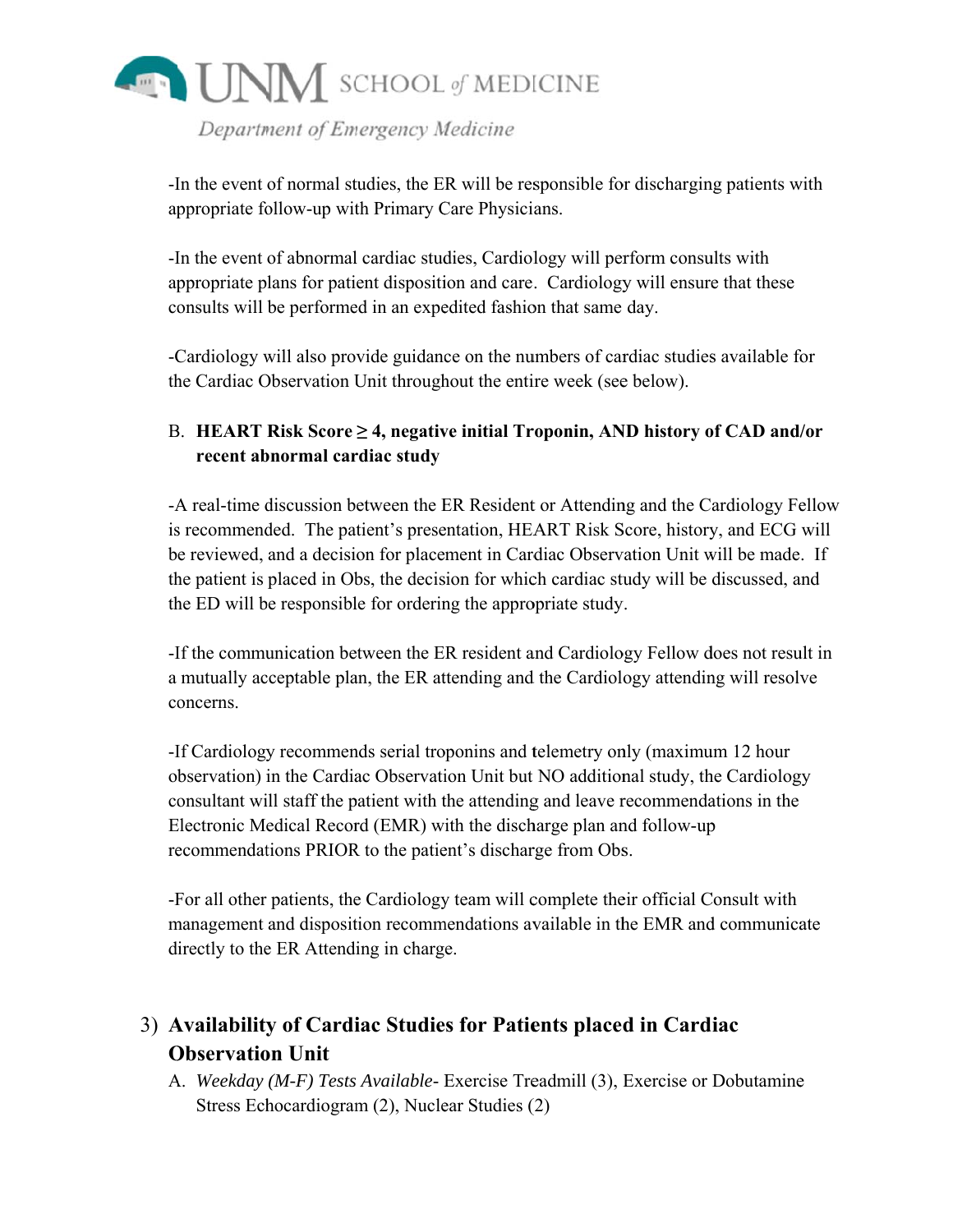

- B. Weekend Tests Available per day-Exercise Treadmill (2), Exercise or Exercise Stress Echocardiogram (1)
	- 1. Communication with Cardiology Fellow will need to occur PRIOR to ordering any weekend studies
	- 2. No Nuclear Studies are currently available on weekends
	- 3. If any additional studies are needed on patients being considered for Cardiac Observation with HEART Scores  $> 4$ , a real-time discussion with the Cardiology Fellow as well as official Cardiology Consult for triage decisions is appropriate.
- C. Blood Pressure Control- because patients increase their Blood Pressure 20-40% during stress testing, adequate blood pressure control needs to be instituted prior to completing any cardiac stress test. This is the responsibility of the Emergency Department and should be included in Chest Pain Observation orders.

## 4) Guidelines for Ordering Cardiac Stress Tests

- A. Regular Exercise Treadmill Test-appropriate for MEN with regular rhythm on **ECG** with normal ST Segments
- B. Exercise Echocardiogram- appropriate for WOMEN and MEN with abnormal **ECGs**
- C. Dobutamine Echocardiogram- appropriate for all patients with the inability to exercise/walk
- D. Nuclear Studies-reserved for studies of patients with LBBB, known multi-vessel disease, or when there are no additional studies are available through the Heart Station

## 5) Absolute Contraindications for ED Chest Pain Observation

- A. Patients with Positive Troponins- patients with indeterminant (and possibly Type II leaks) need to be discussed between services PRIOR to placement in Obs.
- **B.** Uncontrolled Severe Hypertension
- C. Acute Decompensated CHF
- D. Unstable Angina- if ED attending unsure or undecided about Unstable Angina, a discussion with Cardiology Fellow or Attending needs to occur in real-time for a definitive plan of action. Those with Unstable Angina should to receive ASA, anticoagulation, and be admitted to the Cardiology In-patient Service.
- E. Moderate Risk patient (HEART Score  $\geq$  4) with normal non-treadmill stress test within the last year or normal cardiac catheterization within last 24 months- these patients may have an ACS rule out with serial troponins and be considered for discharge with outpatient follow-up. Discuss with cardiology as warranted.